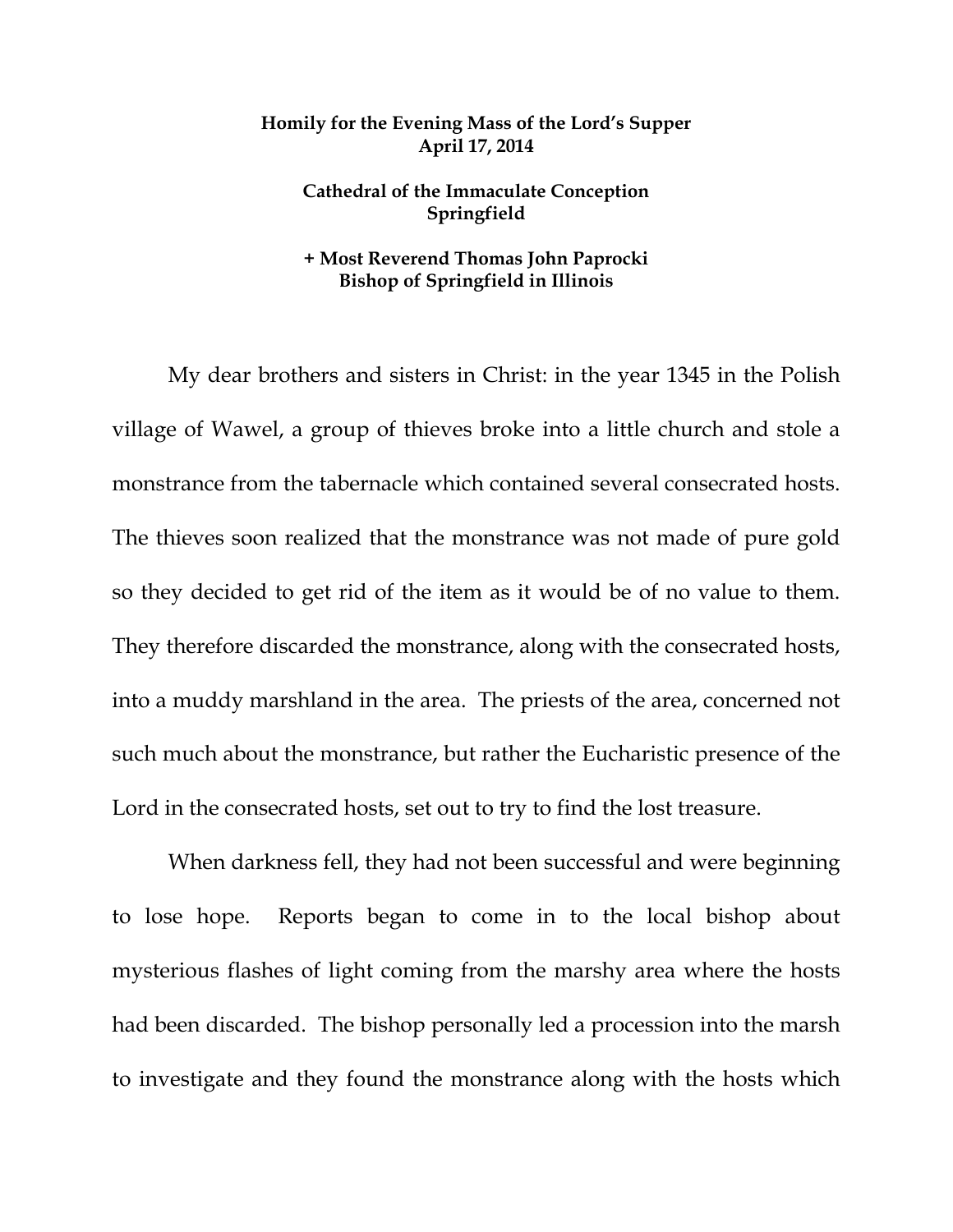had remained intact and were found to be the source of the unusual lights. The people were joyful at the great miracle of the Eucharist that they had witnessed, a miracle which continues to be celebrated each year in the nearby city of Krakow.1

 This miracle is one of more than 120 documented Eucharistic miracles from throughout the world. All of these miracles, and indeed every miracle, is given by God "to witness to some truth or to testify to someone's sanctity."2 In the case of the Eucharistic miracles, their purpose is to witness to the truth of the great gift of the Eucharist which, as the Church reminds us, is the "source and summit of the Christian life."3

 We gather this evening to celebrate the institution of this most blessed sacrament by our Lord on the night of the Last Supper. As He gathered with His apostles, He gave them the gift of His Body and Blood and then entrusted them with the authority to continue to offer the Eucharistic sacrifice until He comes again at the end of time. By doing this, He was ensuring that this gift would be available to His people in every age on their journey to the promised land of Heaven.

 The joy of this sacred moment in the life of Christ's ministry is surrounded by the sorrow of His coming Passion and death. Yet, as the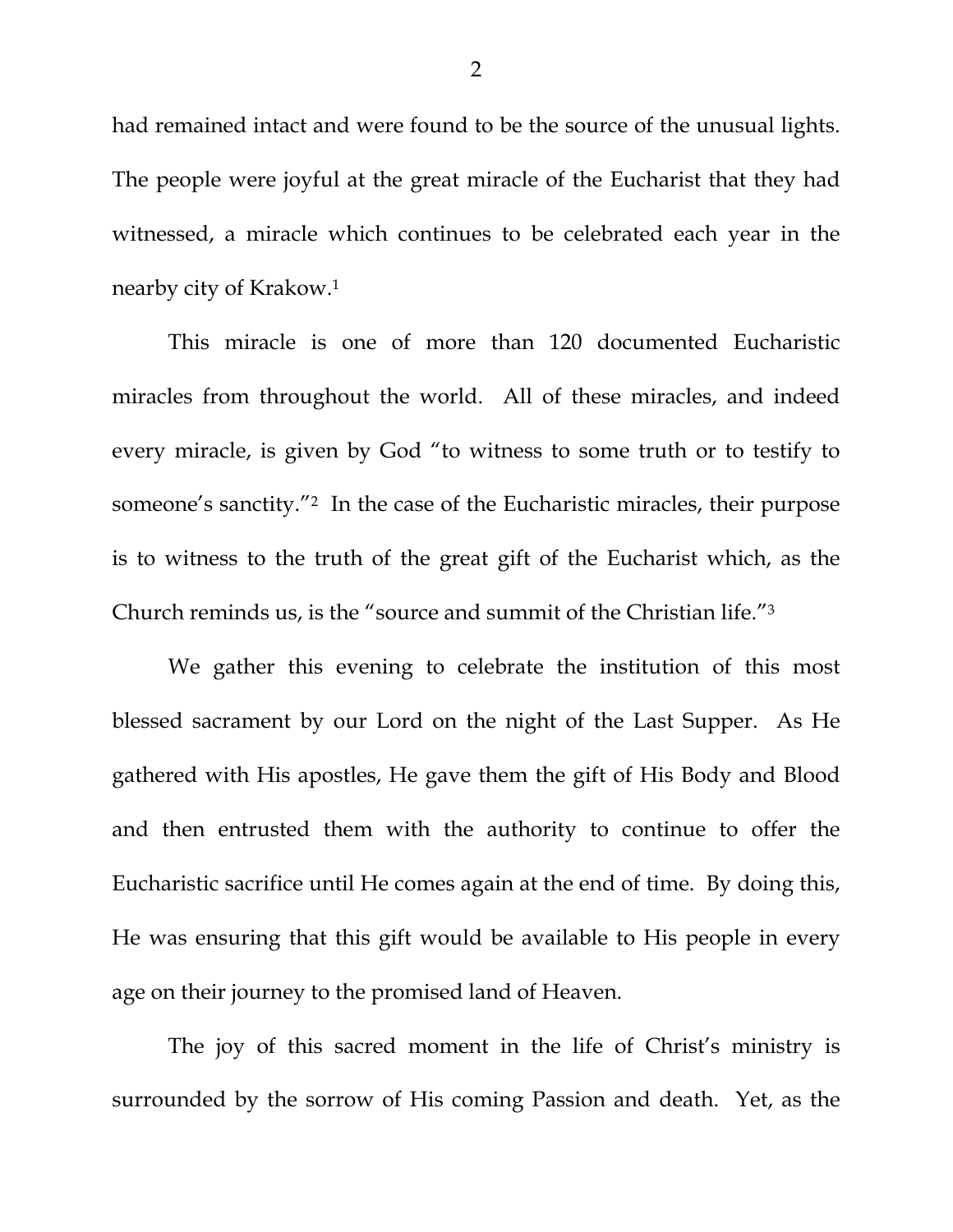Lord Himself told His disciples, "it was for this purpose that I came to this hour" (John 12:27). We are reminded of the words that we heard on Christmas morning when we celebrated His birth, when St. John wrote: "the light shines in the darkness, and the darkness has not overcome it" (John 1:5). The institution of the Eucharist on the eve of the darkness of the Passion is indeed a source of great light for us. It is also a reminder to us that, as we participate personally in the Passion through our own sufferings and challenges in life, the light of Christ given to us in the Eucharist can never be fully extinguished. The Eucharistic miracle of Wawel serves as a visible reminder of this truth and is therefore a fitting miracle to connect with our celebration.

 Our liturgy this evening also draws our attention to another important element regarding the Eucharist. The Gospel for the Mass this evening comes from the Last Supper account according to St. John. Of all four Gospel writers, John is the only one who does not speak specifically about the institution of the Eucharist in his writing. We hear, rather, of the lesson that Jesus imparts to His apostles regarding Christian charity. He humbly washes the feet of each of them and then tells them: "I have given you a model to follow, so that as I have done for you, you should also do"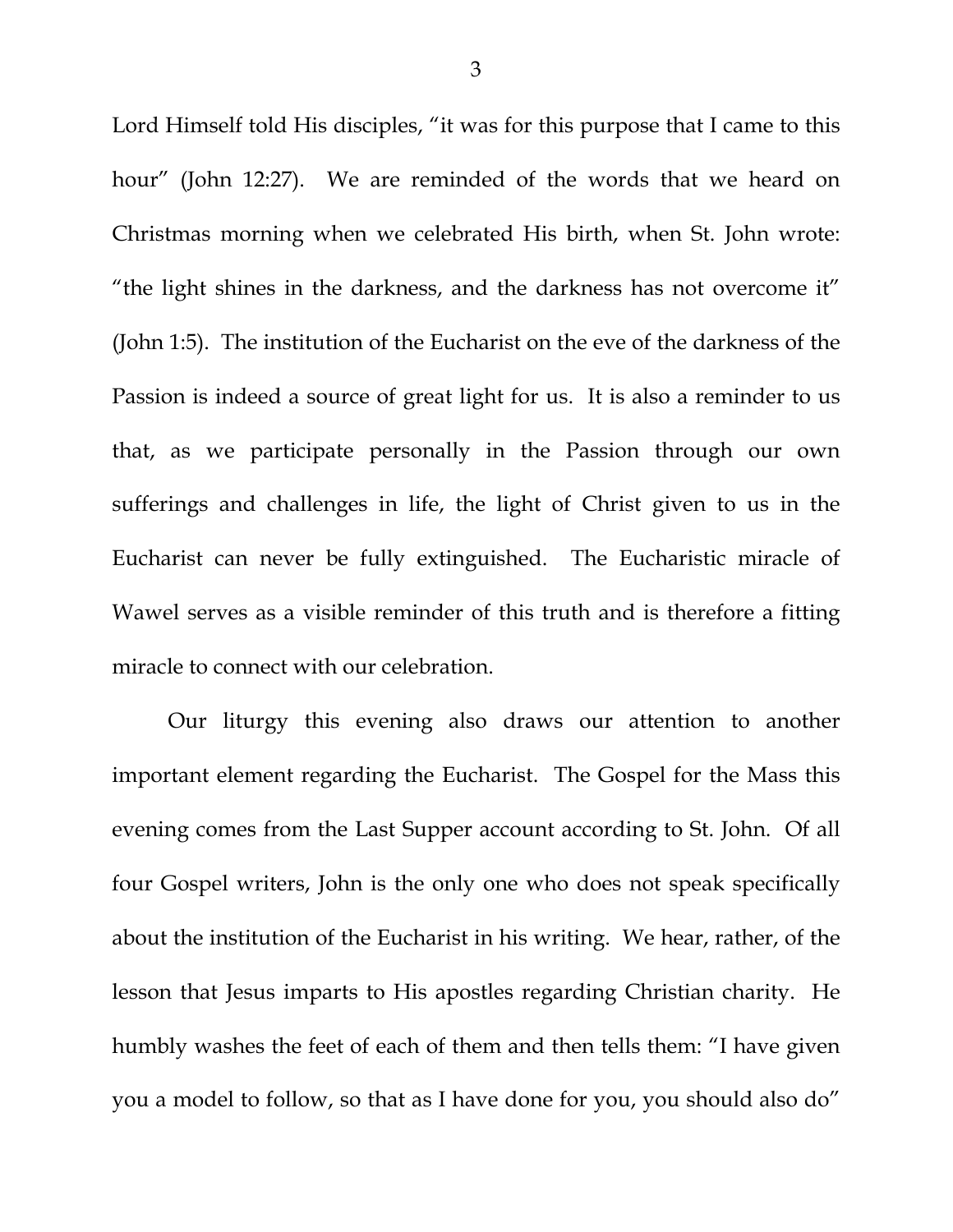(John 13:15). By giving this instruction during the meal of the Last Supper, Jesus is inviting His disciples to see the connection between the celebration of the Eucharist and the way that they are to live their lives. The Eucharist, as the greatest gift of His love, is to transform our hearts to want to give more generously of ourselves to those around us.

 In a sermon preached on Easter Sunday, St. Augustine, one of the great doctors of the Church, said the following regarding our reception of the Body and Blood of Jesus: "If you receive them well, you are yourselves what you receive."4 What we receive is Christ who Himself is God, and as St. John tells us: "God is love" (1 John 4:8). What we therefore become in receiving the Eucharist is love, a love which is meant to be shared with others in imitation of Him whom we receive.

 Understood from this perspective, John's omission of the account of the institution of the Eucharist at the Last Supper is in no way meant to diminish its importance, but rather to show the necessary result of what the gift of the Eucharist should lead to in our lives. By letting the love of God, received in the Eucharist, flow through us in our care for others, we provide a light for others to see. When we leave the church after having received Holy Communion, we go to a world that is full of darkness. We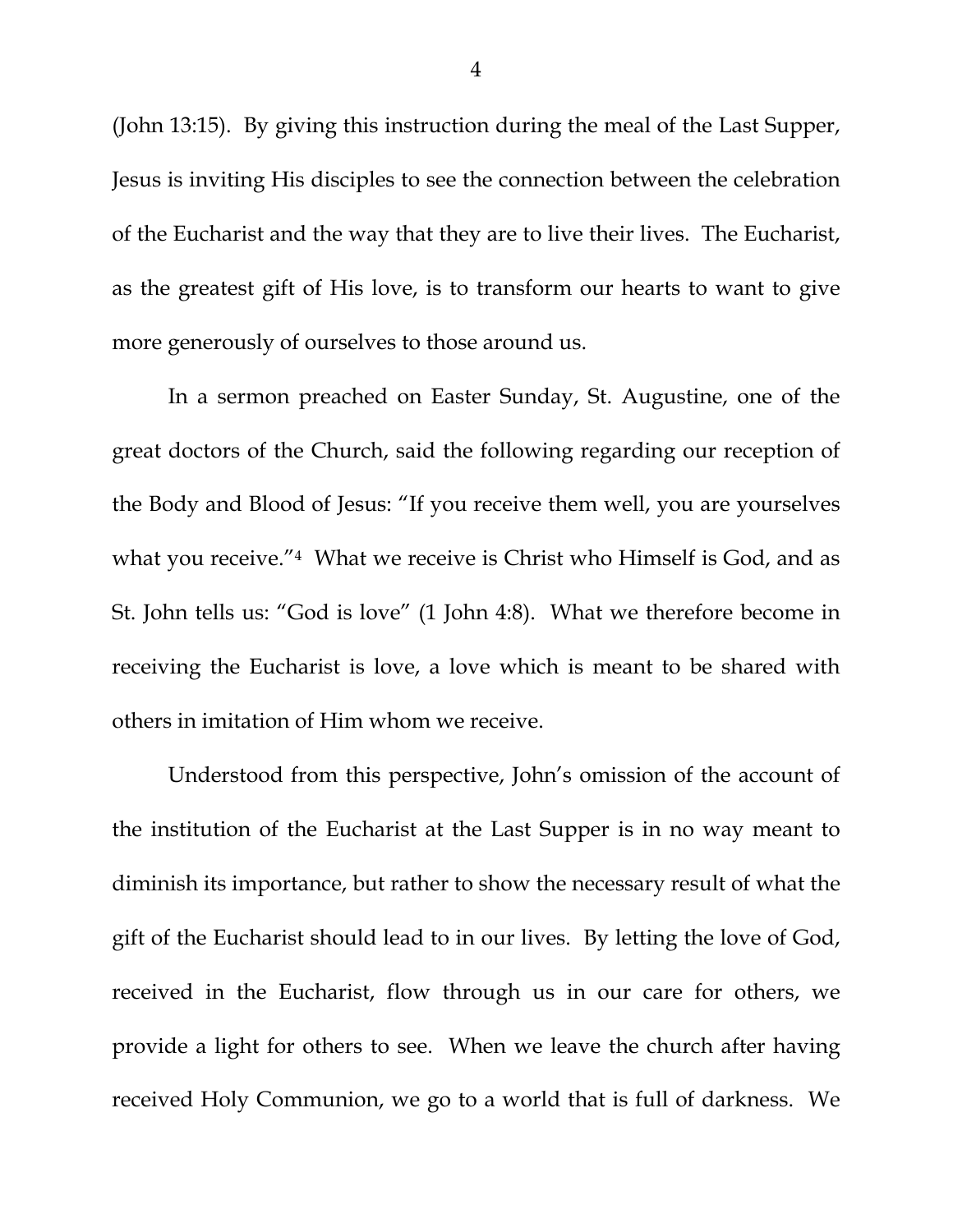encounter people who are struggling with the crosses of life in the forms of physical suffering, emotional anguish, or spiritual desolation. They can be tempted to follow the example of Judas and give in to despair. We have the opportunity to bring them the light of Christ and so encourage them to have hope in the midst of their trials and to trust in faith that the God who loves them and has not abandoned them.

 By being open to the grace we receive in the Eucharist, willing to share that love with others by being of service to them, we have the opportunity of being a part of a Eucharistic miracle of sorts. We should never underestimate how God is able to use us in miraculous ways to bring light back to those who feel consumed by darkness.

In a talk on his conversion to the Catholic faith, the famous author and speaker Scott Hahn recounts a story of how, when he was in high school, he stopped "on a whim" to visit a friend whom he had not seen in more than two years. He met his friend at the door as he was preparing to leave his house. After more than two hours of conversation, his friend confessed to Scott that he had just then been leaving the house to go and commit suicide. His visit, however, had stopped him from following through and his life was saved.5 This story serves as proof that by our